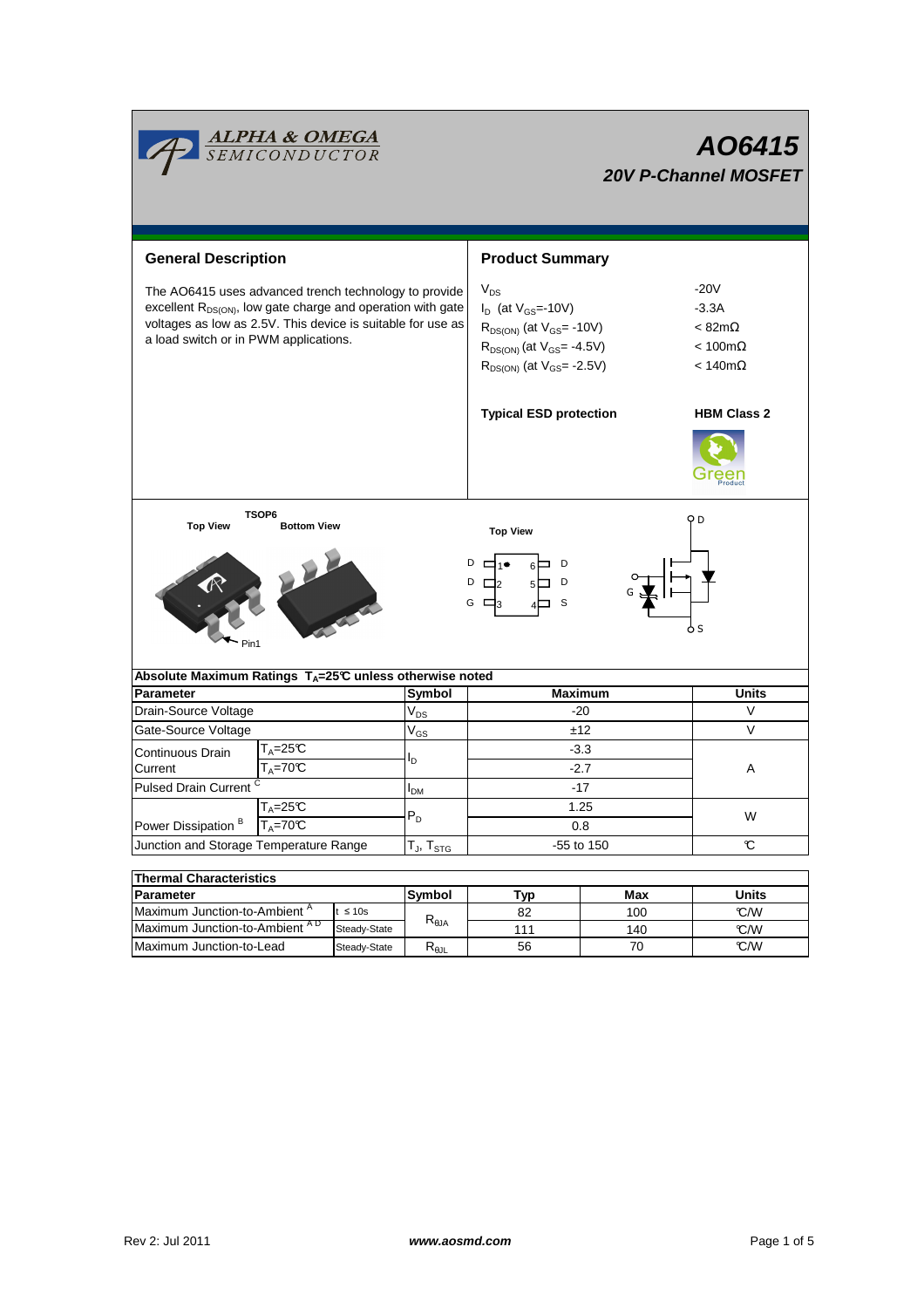

## **Electrical Characteristics (TJ=25°C unless otherwise noted)**

| Symbol                     | <b>Parameter</b>                      | <b>Conditions</b>                                                                           |                       | Min    | <b>Typ</b> | Max    | <b>Units</b> |  |  |  |  |
|----------------------------|---------------------------------------|---------------------------------------------------------------------------------------------|-----------------------|--------|------------|--------|--------------|--|--|--|--|
| <b>STATIC PARAMETERS</b>   |                                       |                                                                                             |                       |        |            |        |              |  |  |  |  |
| $BV_{DSS}$                 | Drain-Source Breakdown Voltage        | $I_{D} = -250 \mu A$ , $V_{GS} = 0V$                                                        |                       | $-20$  |            |        | $\vee$       |  |  |  |  |
| $I_{DSS}$                  | Zero Gate Voltage Drain Current       | $V_{DS}$ =-20V, $V_{GS}$ =0V                                                                |                       |        |            | -1     |              |  |  |  |  |
|                            |                                       |                                                                                             | $T = 55C$             |        |            | -5     | $\mu$ A      |  |  |  |  |
| $I_{\rm GSS}$              | Gate-Body leakage current             | $V_{DS} = 0V$ , $V_{GS} = \pm 12V$                                                          |                       |        |            | ±10    | μA           |  |  |  |  |
| $V_{GS(th)}$               | Gate Threshold Voltage                | $V_{DS} = V_{GS}$ , $I_D = -250 \mu A$                                                      |                       | $-0.5$ | $-0.85$    | $-1.2$ | $\vee$       |  |  |  |  |
| $I_{D(ON)}$                | On state drain current                | $V_{GS}$ =-4.5V, $V_{DS}$ =-5V                                                              |                       | $-17$  |            |        | A            |  |  |  |  |
| $R_{DS(ON)}$               | Static Drain-Source On-Resistance     | $V_{GS}$ =-10V, I <sub>D</sub> =-3.3A                                                       |                       |        | 68         | 82     | $m\Omega$    |  |  |  |  |
|                            |                                       |                                                                                             | $T_{\text{J}}$ =125°C |        | 95         | 115    |              |  |  |  |  |
|                            |                                       | $V_{GS} = -4.5V, I_D = -2A$                                                                 |                       |        | 80         | 100    | $m\Omega$    |  |  |  |  |
|                            |                                       | $V_{GS}$ =-2.5V, $I_{D}$ =-1A                                                               |                       |        | 107        | 140    | $m\Omega$    |  |  |  |  |
| $g_{FS}$                   | <b>Forward Transconductance</b>       | $V_{DS}$ =-5V, $I_{D}$ =-3.3A                                                               |                       |        | 8.6        |        | S            |  |  |  |  |
| $V_{SD}$                   | Diode Forward Voltage                 | $IS=-1A, VGS=0V$                                                                            |                       |        | $-0.76$    | $-1$   | V            |  |  |  |  |
| ıs.                        | Maximum Body-Diode Continuous Current |                                                                                             |                       |        |            | $-1.5$ | A            |  |  |  |  |
|                            | <b>DYNAMIC PARAMETERS</b>             |                                                                                             |                       |        |            |        |              |  |  |  |  |
| $C_{iss}$                  | Input Capacitance                     | $V_{GS}$ =0V, $V_{DS}$ =-10V, f=1MHz                                                        |                       | 250    | 325        | 400    | pF           |  |  |  |  |
| $C_{\rm oss}$              | <b>Output Capacitance</b>             |                                                                                             |                       | 40     | 63         | 85     | pF           |  |  |  |  |
| $C_{\rm rss}$              | Reverse Transfer Capacitance          |                                                                                             |                       | 22     | 37         | 52     | pF           |  |  |  |  |
| $R_{q}$                    | Gate resistance                       | $V_{GS}$ =0V, $V_{DS}$ =0V, f=1MHz                                                          |                       |        | 11.2       | 17     | Ω            |  |  |  |  |
|                            | <b>SWITCHING PARAMETERS</b>           |                                                                                             |                       |        |            |        |              |  |  |  |  |
| $\mathsf{Q}_{\mathsf{g}}$  | <b>Total Gate Charge</b>              | $V_{\text{GS}} = -4.5V$ , $V_{\text{DS}} = -10V$ , $I_{\text{DS}} = -2A$                    |                       |        | 3.2        | 4.5    | nC           |  |  |  |  |
| $\mathsf{Q}_{\mathsf{gs}}$ | Gate Source Charge                    |                                                                                             |                       |        | 0.6        |        | nC           |  |  |  |  |
| $\mathsf{Q}_{\mathsf{gd}}$ | Gate Drain Charge                     |                                                                                             |                       |        | 0.9        |        | nC           |  |  |  |  |
| $t_{D(on)}$                | Turn-On DelayTime                     | $V_{GS}$ =-4.5V, $V_{DS}$ =-10V, R <sub>L</sub> =5 $\Omega$ ,<br>$R_{\text{GEN}} = 3\Omega$ |                       |        | 11         |        | ns           |  |  |  |  |
| $t_r$                      | Turn-On Rise Time                     |                                                                                             |                       |        | 5.5        |        | ns           |  |  |  |  |
| $t_{D(off)}$               | <b>Turn-Off DelayTime</b>             |                                                                                             |                       |        | 22         |        | ns           |  |  |  |  |
| $t_f$                      | <b>Turn-Off Fall Time</b>             |                                                                                             |                       |        | 8          |        | ns           |  |  |  |  |
| $t_{rr}$                   | Body Diode Reverse Recovery Time      | $I_F = -2A$ , dl/dt=100A/ $\mu$ s                                                           |                       |        | 6.1        |        | ns           |  |  |  |  |
| $Q_{rr}$                   | Body Diode Reverse Recovery Charge    | $I_F$ =-2A, dl/dt=100A/ $\mu$ s                                                             |                       |        | 1.4        |        | nC           |  |  |  |  |

A. The value of  $R_{\theta_0A}$  is measured with the device mounted on 1in<sup>2</sup> FR-4 board with 2oz. Copper, in a still air environment with T<sub>A</sub> =25°C. The

value in any given application depends on the user's specific board design.<br>B. The power dissipation P<sub>D</sub> is based on T<sub>J(MAX)</sub>=150°C, using ≤ 10s junction-to-ambient thermal resistance.

C. Repetitive rating, pulse width limited by junction temperature  $T_{J(MAX)}$ =150°C. Ratings are based on low frequency and duty cycles to keep initialT $_J=25^\circ$  C.

D. The  $R_{AJA}$  is the sum of the thermal impedance from junction to lead  $R_{AJI}$  and lead to ambient.

E. The static characteristics in Figures 1 to 6 are obtained using <300us pulses, duty cycle 0.5% max.

F. These curves are based on the junction-to-ambient thermal impedance which is measured with the device mounted on 1in<sup>2</sup> FR-4 board with 2oz. Copper, assuming a maximum junction temperature of  $T_{J(MAX)}$ =150°C. The SOA curve provides a single pulse rating.

COMPONENTS IN LIFE SUPPORT DEVICES OR SYSTEMS ARE NOT AUTHORIZED. AOS DOES NOT ASSUME ANY LIABILITY ARISING OUT OF SUCH APPLICATIONS OR USES OF ITS PRODUCTS. AOS RESERVES THE RIGHT TO IMPROVE PRODUCT DESIGN, FUNCTIONS AND RELIABILITY WITHOUT NOTICE.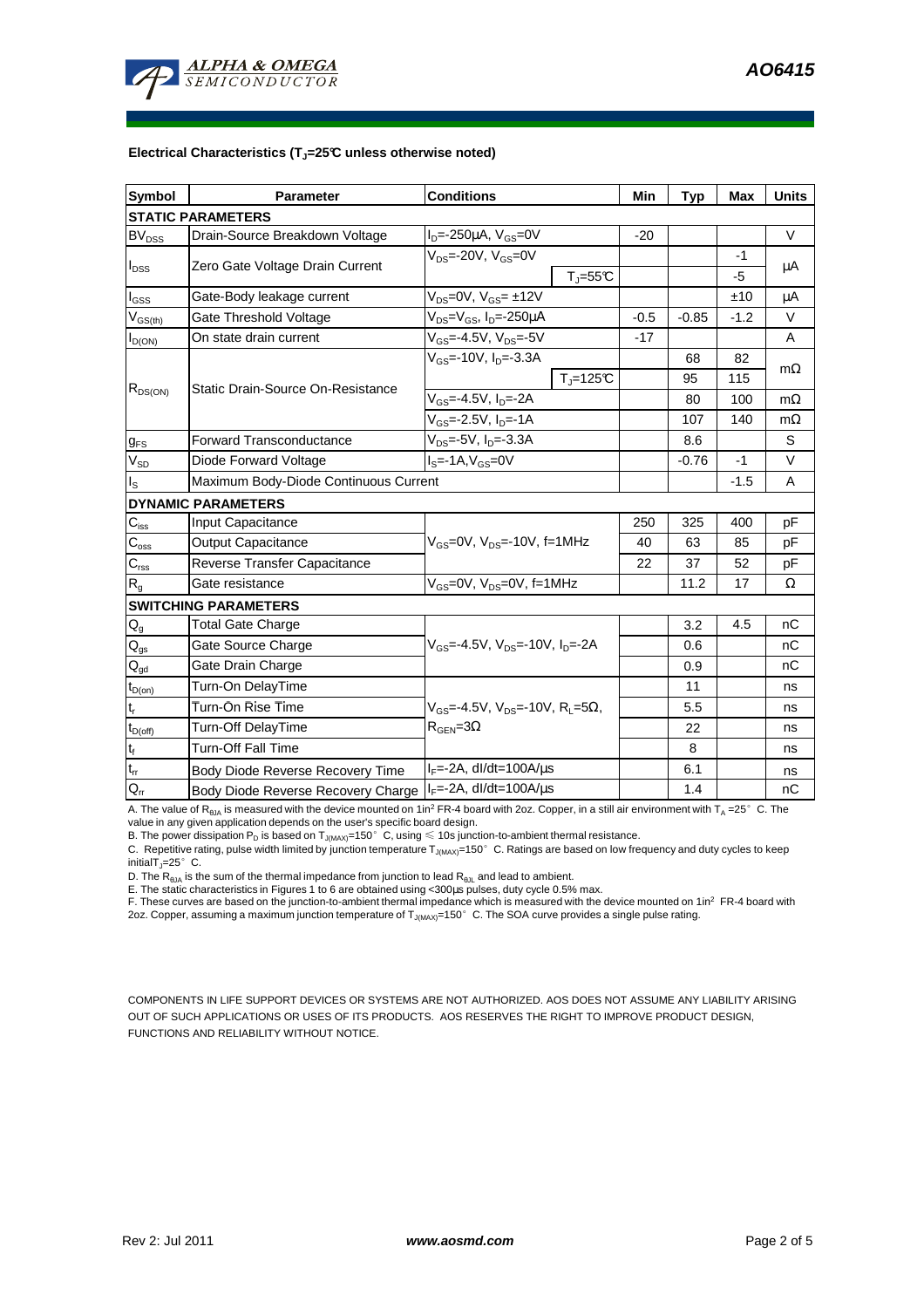**AO6415** 



**ALPHA & OMEGA** SEMICONDUCTOR

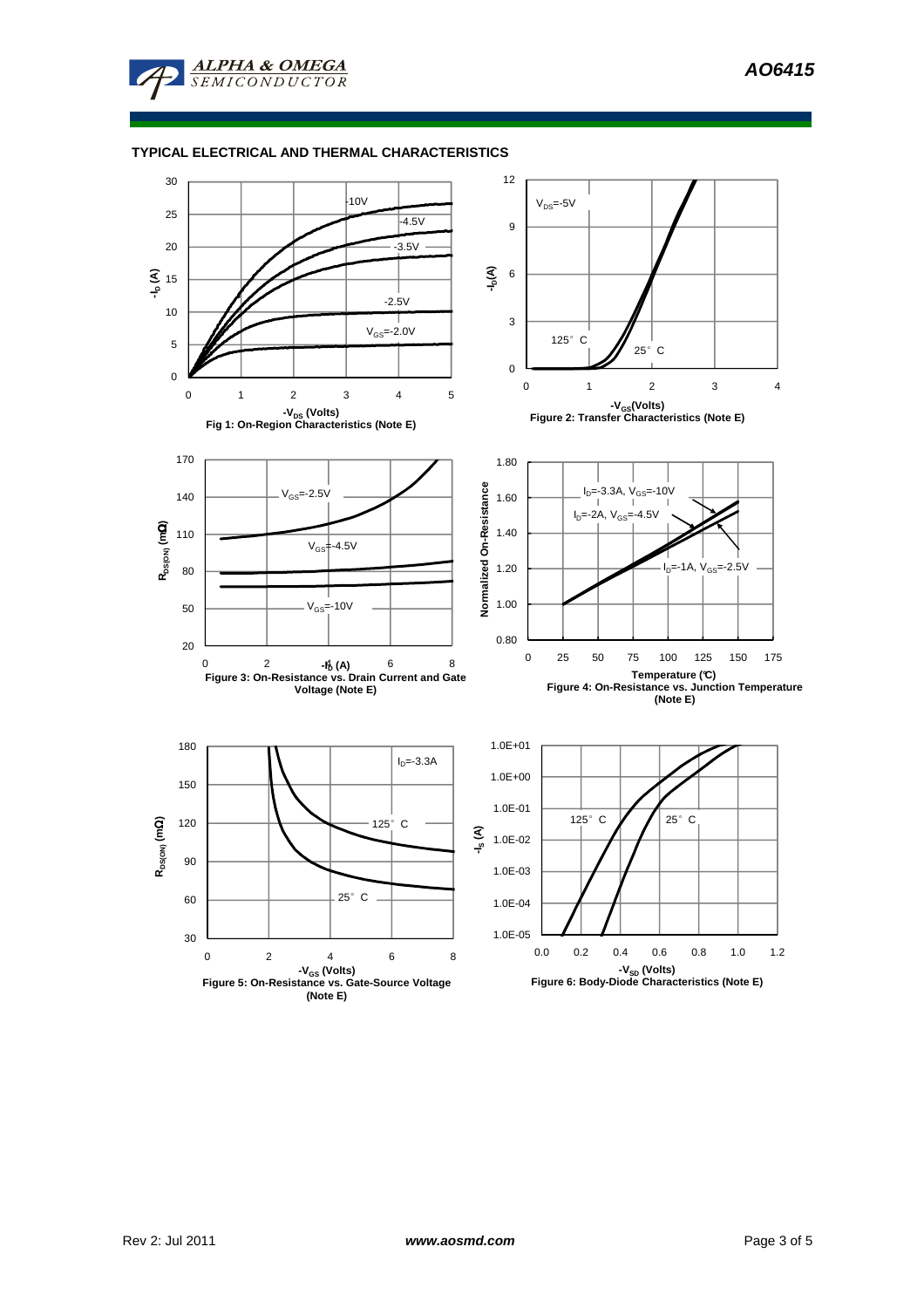**AO6415** 



**ALPHA & OMEGA**  $SFMICONDIICTOR$ 



**Figure 11: Normalized Maximum Transient Thermal Impedance (Note F)**